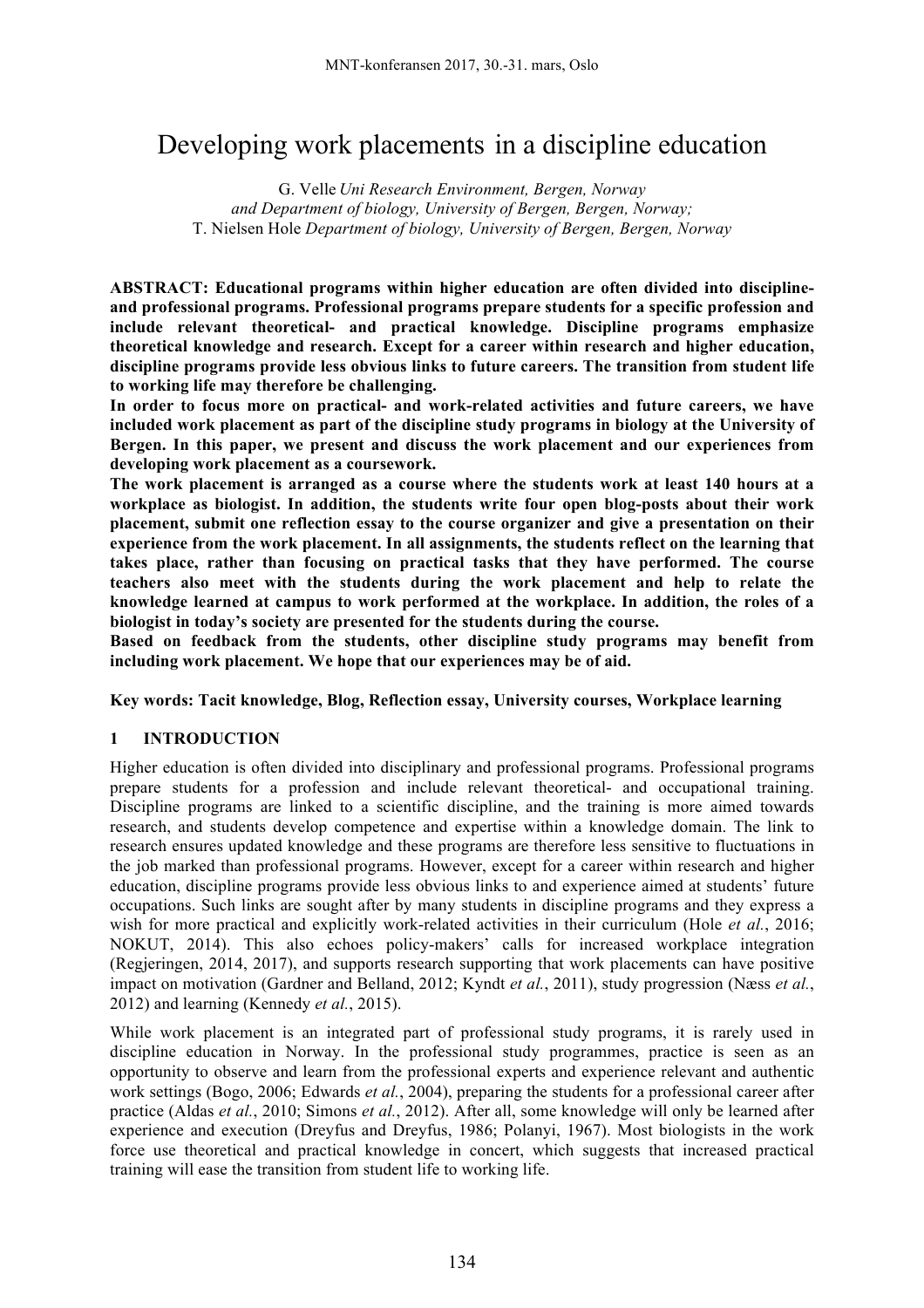Finally, work placement is a student active teaching method, which compared to traditional instruction is more beneficial for learning, and positively influence students' learning, achievement and knowledge retention (Freeman *et al.*, 2014; Singer *et al.*, 2013). In sum, opportunities for enhanced learning may be missed by traditional teaching practices. Work placements, if carefully planned and executed, have the potential to combine theoretical knowledge, student-active teaching and workrelated activities beneficial for future careers. This training may also increase awareness of the students' transferable skills and foster new transferable skills.

In order to explore its potential, we have included work placements as a part of the discipline study program in biology at the University of Bergen. In this paper, we present and discuss the development of the work placement. We have improved the placement after feedback from students after their placement. In order to foster learning, we have followed Matthew et al. (2012) and Ryle (1949) and aimed at increasing the students' reflection about their learning. We have also aimed at increasing their understanding of the role of a biologist and made the work placement relevant for their incampus education and future career, as highlighted by Matthew et al. (2012). Based on feedback from students, we think other study discipline programs may benefit from including work placement.

# **2 INITIATION AND INVITATION TO WORKPLACE HOSTS**

During fall 2014, 45 institutions near Bergen were invited to be hosts for work placement students in biology. These include private- and governmental institutions and were selected because they were known by the course teachers to use biological competences during daily work. In the invitation, we described potential benefits for students and for hosts. For the host, that this is an opportunity to present themselves to students, meet potential future employees, obtain labour and build a closer connection to the education programmes. We emphasized that the work placement students should engage in biology-related tasks during their work placement, and will require appropriate training by the host. Thirteen hosts replied with a positive answer and the number of hosts have since varied from 12 to 15 (*Table 1*). Since the students chose workplace, the division of students (*Table 1*) shows that students prefer research- associated workplaces. Hosts related to education are less popular.

| <b>Host</b>                                                              | Stu.         | <b>Sector</b>                                               |  |
|--------------------------------------------------------------------------|--------------|-------------------------------------------------------------|--|
| Institute of Marine Research                                             | 12           | Marine research institute                                   |  |
| Molecular Ecology laboratory (Uni Research)                              | 6            | Research institute on marine dynamics                       |  |
| Laboratory for freshwater ecology and inland<br>fisheries (Uni Research) | 5            | Research institute on freshwater ecology- and<br>monitoring |  |
| The Norwegian Institute for Water Research                               | 4            | Research foundation on water research                       |  |
| Norwegian Institute of Bioeconomy research                               | 4            | Research institute on biological resources                  |  |
| Norwegian Society for the Conservation of Nature                         | 4            | Organization for nature conservation                        |  |
| City of Bergen environmental agency                                      | 3            | Agency on environmental matters                             |  |
| Runde Environmental Centre                                               | 2            | Marine research station and exhibitions space               |  |
| Section for applied marine research (Uni Research)                       | 2            | Research institute on marine research and pollution         |  |
| The Botanical garden                                                     | 1            | Museum garden owned and ran by University                   |  |
| Nordahl Grieg School                                                     | 1            | Upper secondary school                                      |  |
| Norwegian biodiversity information centre                                | 1            | National centre on information of species                   |  |
| The Heathland Centre at Lygra                                            | 1            | Museum and information centre on heathlands                 |  |
| Biorecycling (Bioretur)                                                  | 1            | Company on the recycling of manure                          |  |
| Bergen Science Centre                                                    | $\mathbf{0}$ | Popular scientific centre for learning science              |  |
| The Centre for Science Education                                         | $\theta$     | Education centre for science teachers                       |  |

*Table 1.* Work placement hosts, with total number of students (Stu.) during the five semesters since the start of the work placement programme. Not all institutions have been hosts for the full period.

Initially, the workplaces were invited to be part of a three-level program which included: (1) first-year students were to spend one day observing biologists in the workforce, (2) first to second year students were to work 40 hours at the workplace, and (3) second to third year students were to work 140 hours at the workplace. Level 1 was dismissed since it became clear that it was of little interest for the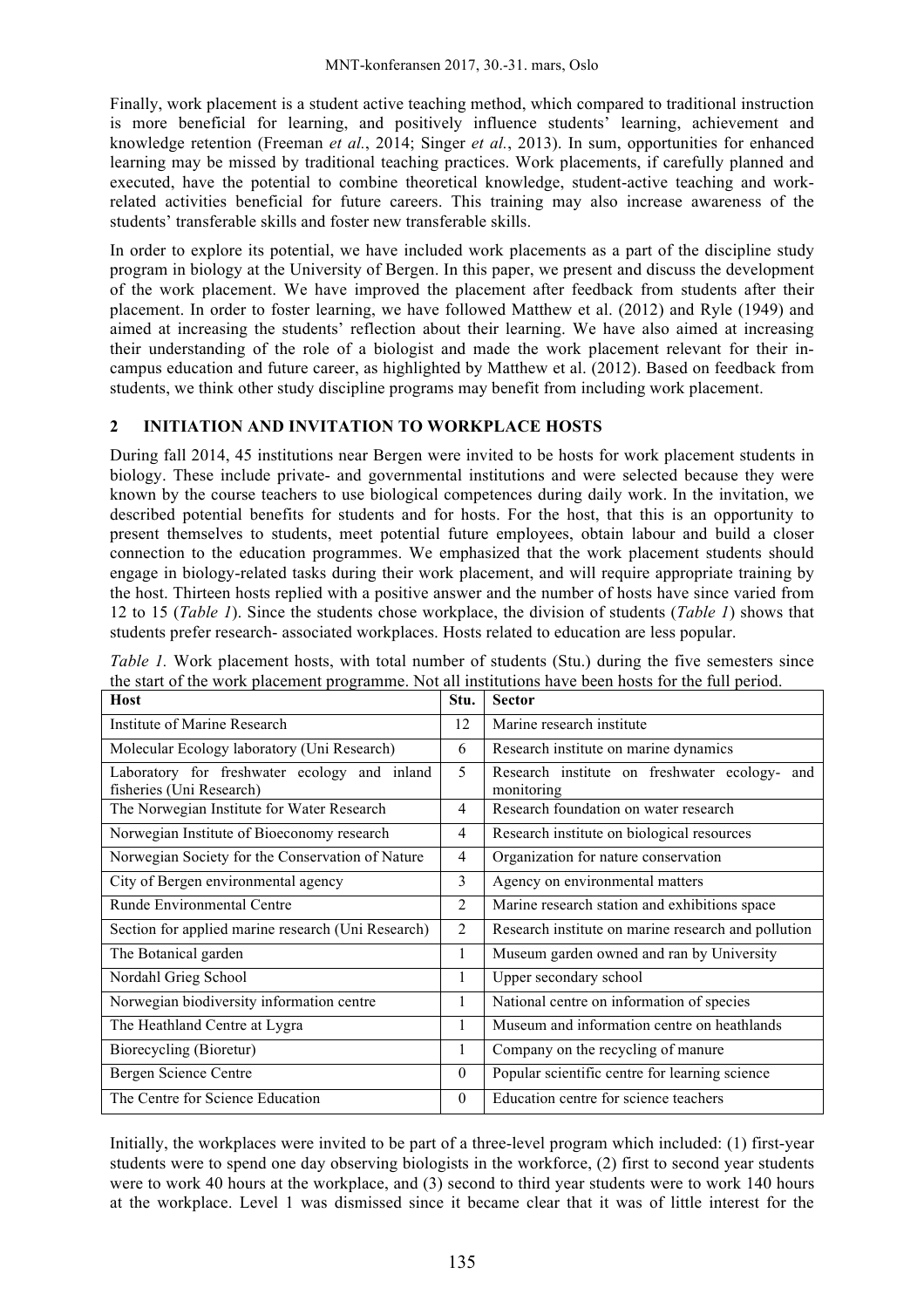workplace hosts to have students looking over their shoulders without actually engaging in work, leaving little worth to both students and hosts.

The level 2 work placement was organized as a small course (bio198, 3 ECTS) so that eager students could join work placements in addition to a standard course progression. We evaluated bio198 after three semesters. In general, the students found the workplace practice interesting. However, the yield of 40 hours at a workplace was limited compared to the time spent for all parties; formal arrangements and contact between coordinator and hosts, enquiries, training and finding time in a full schedule of lectures and compulsory activities. Only nine students enrolled for the class during its running time. We therefore decided to terminate the course.

The level 3 practice (bio 298) is successfully running and is treated from here on in the paper.

# **3 BIO298 – WORK PLACEMENT**

#### **3.1 Background and aims**

The bio298 work placement is primarily aimed at second- to third year students registered for the bachelor program in biology at the University of Bergen. Most students have a general background including courses in philosophy, mathematics, chemistry, evolution and ecology, and organismal biology. They have attended at least two weeks of field-classes and four weeks of laboratory classes. Some have also completed courses in cell biology, comparative physiology and molecular biology, and have more experience from the laboratory.

In the learning aims of bio298, it is stated that the work placement should give an understanding of how biology competence is used in the working force and in society, through engagement with workplace practices. The curriculum includes the workplace practice and a report. In addition, the students are provided with information on biologists and biology in today's society through a closed Facebook group, which proved to be an effective means of communication. Here, the course teachers regularly posts and comments on articles from the web concerning biologists and biology in today's society.

# **3.2 Curriculum 1: Work placement**

All hosts write a short description of themselves in a document with typical tasks or projects that the students will perform. Many hosts have several projects, some of which may require specialized competences, which is described in the presentation. The students apply to sign up for the course. In their application, the students make a priority of hosts, and write a few sentences on their motivation to undertake a work placement. The course teachers pair student and host based on the application and available hosts. Most students get their first choice. At the beginning of the semester, the teachers meet with the students and inform them on the course and their assigned host. Then, the hosts and the students receive an e-mail with practical information, including report criteria. From then on, the teachers generally do not interact with the students. There are few mandatory activities during the work placements; the students are required to work least 140 hours, oblige to appointments made with the host and be a respectful to co-workers. This means that the students are given responsibility at the outset; they have to keep track of hours, schedule the work placemenet to other course activities at campus and ensure that the work they perform is up to standard.

The hosts are contacted at mid-term for a status report. At this time, the students and course tutors also meet in a seminar. The students are here asked to discuss aspects related to the learning that takes place in work placements; surprises, challenges, new competences fostered, competences they miss from their education, and transferrable skills that have been useful. The students discuss in groups with input from the course teachers.

# **3.3 Curriculum 2: The report**

All hosts write a short description of themselves in a document with typical tasks or projects that the The second part consists of a report including four blog posts, a reflection essay and a presentation. Here, the students discuss their learning and their own conception of activities, rather than only detailing the procedures that they have performed. In the blogs, students are asked to use pictures and write about their perspectives on their role as biologist and thoughts about working practices. The blogs are available at https://biopraksis.b.uib.no.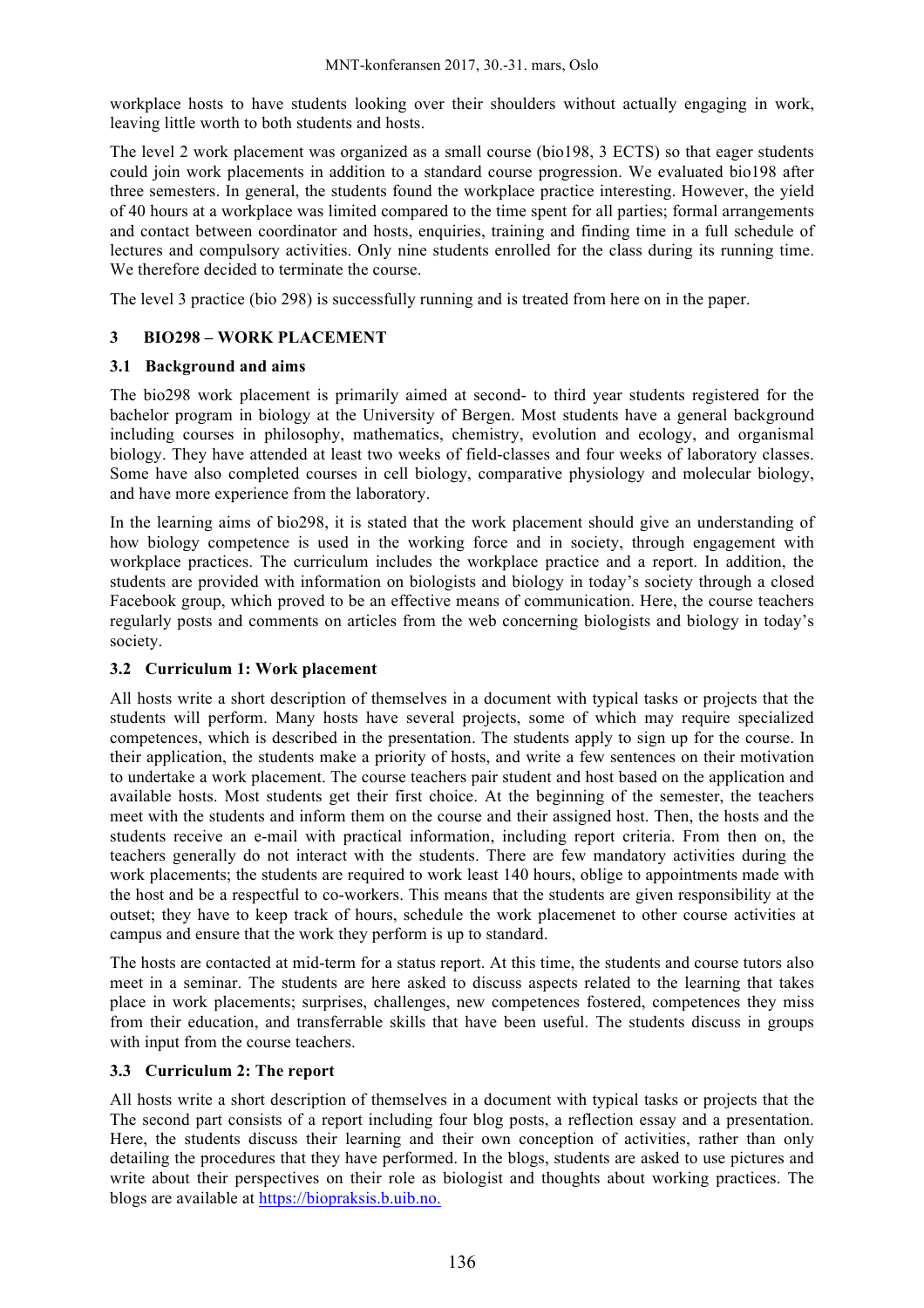The reflection essay and presentation are given after the workplace practice. Here, the students sum up information from the blog-posts. As opposed to the blogs, the reflection essay is submitted to the course teachers and is not public. This implies that there is a lower threshold to be more critical to the work host. They also reflect on the learning that took place during the workplace practice, and how the course has given perspectives on the role of biology and biologists in today's society. In sum, the course teachers comment on the report and give the grade "pass" or "not pass".

### **4 COURSE EVALUATION**

The course, as presented, has developed over the four semesters of running. The development is based on our experience as professional biologists and teachers, feedback from the workplace hosts and discussions with the students. We evaluated the constitutions of the course through a written questionnaire during fall 2016 (*Table 2*). According to the evaluations, the students are most satisfied with the Facebook page, the competence of the hosts and the acquired practical competence. We are also doing research to find how work placements influence the students' learning, motivation, awareness and learning of transferable skills. This will be presented in a later paper, but at this stage it interesting to note that after completing the course, one of the students decided to quit her biology studies. The workplace practice had given her the insight that biology was not for her.

| <b>Ouestion</b>                                                                           | <b>Avgerage score</b> |
|-------------------------------------------------------------------------------------------|-----------------------|
| To what extent did you find the mid-term meeting useful?                                  | 5.1                   |
| To what extent did you find the facebook page useful?                                     | 6.7                   |
| Did the hosts have high biological competence?                                            | 6.7                   |
| Did you have sufficient time with the host?                                               | 5.7                   |
| Did the host have sufficient pedagogic competence?                                        | 6.4                   |
| To what extent have the work placement given you contacts useful for future career?       | 5.1                   |
| To what extent have the work placement given new theoretical knowledge?                   | 5.3                   |
| To what extent has the work placement given new practical competences?                    | 6.3                   |
| Did you find the workload fit for 10 ECTS credits?                                        | 4.4                   |
| To what extent has the work placement motivated you for further biology studies?          | 6.9                   |
| To what extent have the work placement given insight into the role of biology in society? | 6                     |
| Overall, how do you rate the course?                                                      |                       |

*Table 2.* Summary of the bio298 evaluations fall 2016. Scale: 1- very dissatisfied to 7- very satisfied.

# **5 DISCUSSION**

#### **5.1 Assessment strategies**

The hosts include a wide variety of workplaces (see Table 1), which is one of the hallmarks of a discipline education. That is, students become well versed in a set of knowledges and less so in particular occupations. However, this also presented a challenge for creating an overall assessment strategy for all the varied workplaces. The hosts have varied backgrounds meaning they might not always be equipped to assess students in a similar manner as is done in teacher training.

Literature on workplace learning often warns about a tension between the practical activity in workplaces and the learning in campus (Korthagan and Kessels, 1999; Schön, 1987). As such, the inclusion of diverse workplaces and dissemination through blogs can be one way to accommodate for these challenges. In addition, the course teachers help to relate learning in campus to the practical activity during the mid-term meeting, the student presentations and through the Facebook group. Although the nature of undergraduate biology work placements is different than, for instance teacher training, students might still find that work practices are different than what they have previously envisioned. This responds to calls for integration between curriculum and workplaces.

Our experience with blogs as an assessment seems to echo other studies which suggest that blogs can enable student reflections and learning (Cakir, 2013). The inclusion of blogs served three purposes. Firstly, given the diverse circumstances and sparse interaction with students during their placements, the course teachers could follow the student activity. Secondly, the workplace course aims to foster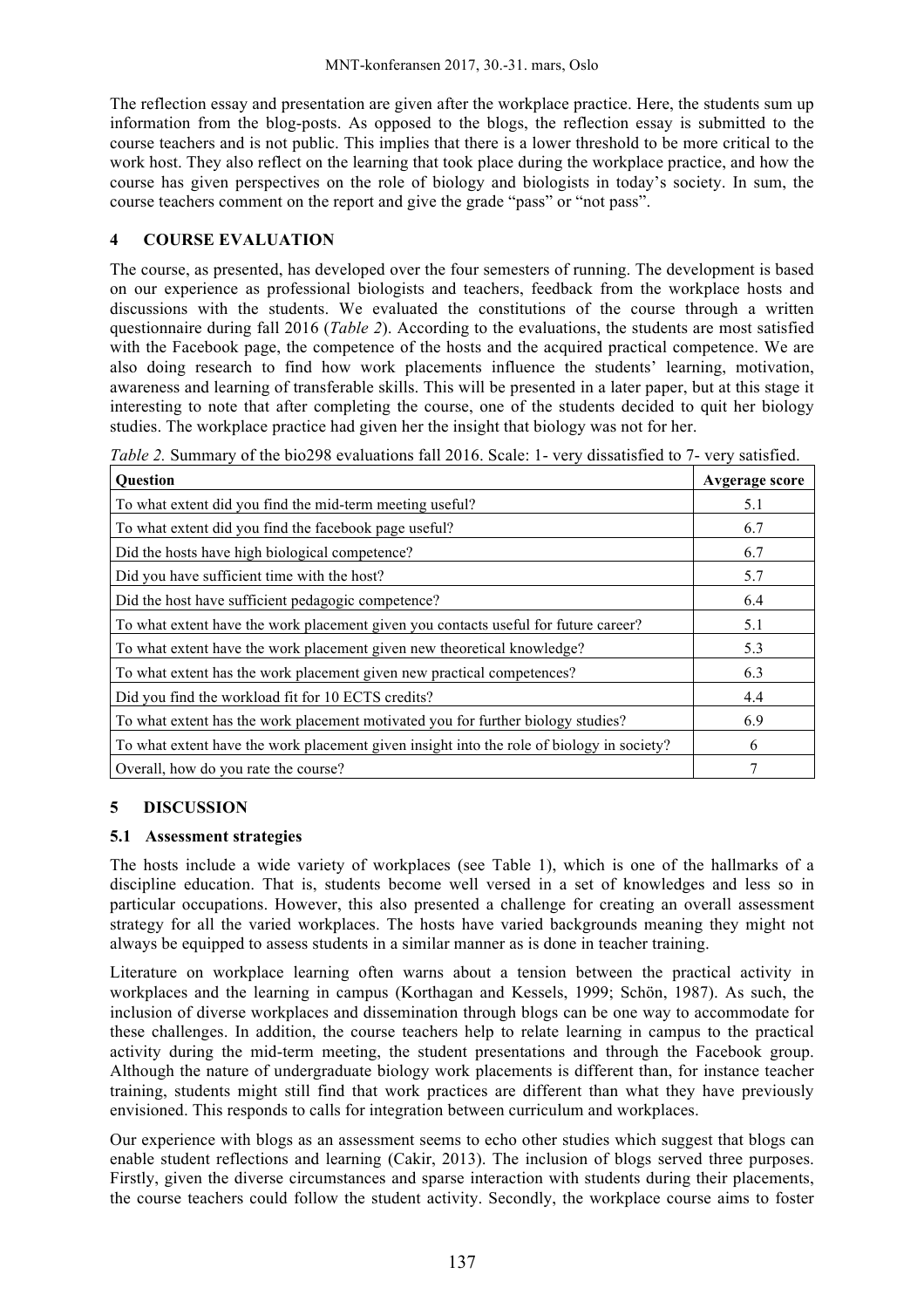awareness of competences and the students' understanding of their role as biologists. The students write about these matters, and this information was then afforded other students. Thirdly, it provides realistic training in writing. The blogs were read about 5000 times by 1250 persons during fall 2016.

#### **5.2 Recognising the importance of knowledge outside the discipline**

An important aim of the bio298 course has been to highlight that also non-biological competence is important in the working force. This is because students from discipline programs probably have a good grasp of competence specific to their discipline, but do not realize that they hold transferable skills since these are seldom emphasized during the courses, in the course evaluations or in the academic diplomas (Hyland & Johnson, 1998). This lack of insight into their extended competence was reflected in the national survey on student perceptions on the quality of study programs in Norway (NOKUT, 2014). Since employers seem to value transferrable skills more than the educators do (Ryssevik *et al.*, 2011), unawareness of their own full competence and potential may hamper newly graduated students in their search for relevant jobs. According to the bio298 students, some of the transferable skills they encounter during work placement include independence, project work, critical thinking, information acquisition and cooperation. It is also worth noting that several students independently have perceived the importance of learning other non-biology subjects taught at the university, such as statistics or chemistry, subsequent to work practice.

There are two themes that many students highlight as momentous during their work practice; the responsibility given to them and the challenge of assessing quality. They find the work authentic – this is not a tutorial where failing has no consequence. Such a responsibility can be surprising and scary, however we have had no negative feedback from students concerning a weight of responsibility. Rather, they state that it triggers an intrinsic motivation for learning (see also the score for motivation in Table 2). Related to this, there is no universal metric of quality. Experience is needed to assess what is «good enough» since it largely depends on the workplace and is weighted against time and other considerations.

# **6 ACKNOWLEDGEMENTS**

The hosts include a wide variety of workplaces (see Table 1), which is one of the hallmarks of a We would like to thank the following people for valuable discussions and suggestions: All work placement students, Pernille Bronken Eidesen, Øyvind Fiksen, Oddfrid Førland, Kristin Holtermann, Lucas Jeno, Tom Klepaker, Gro van der Meeren, Arild Raaheim, Anne-Laure Simonelli and Vigdis Vandvik. The development of the workplace practice course and this paper was supported by The Centre of Excellence in Biology Education (bioCEED) and the project "How implementation of practice can improve relevance and quality in discipline and professional educations" financed by FINNUT in the Norwegian Research Council.

# **REFERENCES**

- Aldas, T., Crispo, V., Johnson, N. and Price, T. A. (2010). Learning by Doing: The Wagner Plan from Classroom to Career. *Peer Review*, Vol. 12, No. 4, pp. 24-28.
- Bogo, M. (2006). Field Instruction in Social Work. *The Clinical Supervisor*, Vol. 24, No. 1-2, pp. 163-193. http://www.tandfonline.com/doi/abs/10.1300/J001v24n01\_09
- Cakir, H. (2013). Use of blogs in pre-service teacher education to improve student engagement. *Computers & Education*, Vol. 68, No., pp. 244-252. www.sciencedirect.com/science/article/pii/S0360131513001413
- Dreyfus, H. L. and Dreyfus, S. E. (1986). *Mind over machine: the power of human intuition and expertise in the era of the computer.* New York: Free Press.
- Edwards, H., Smith, S., Courtney, M., Finlayson, K. and Chapman, H. (2004). The impact of clinical placement location on nursing students' competence and preparedness for practice. *Nurse Educ Today*, Vol. 24, No. 4, pp. 248-255.
- Freeman, S., Eddy, S. L., McDonough, M., Smith, M. K., Okoroafor, N., Jordt, H. and Wenderoth, M. P. (2014). Active learning increases student performance in science, engineering, and mathematics. *Proceedings of the National Academy of Sciences*, Vol. 111, No. 23, pp. 8410- 8415. www.pnas.org/content/111/23/8410.abstract.